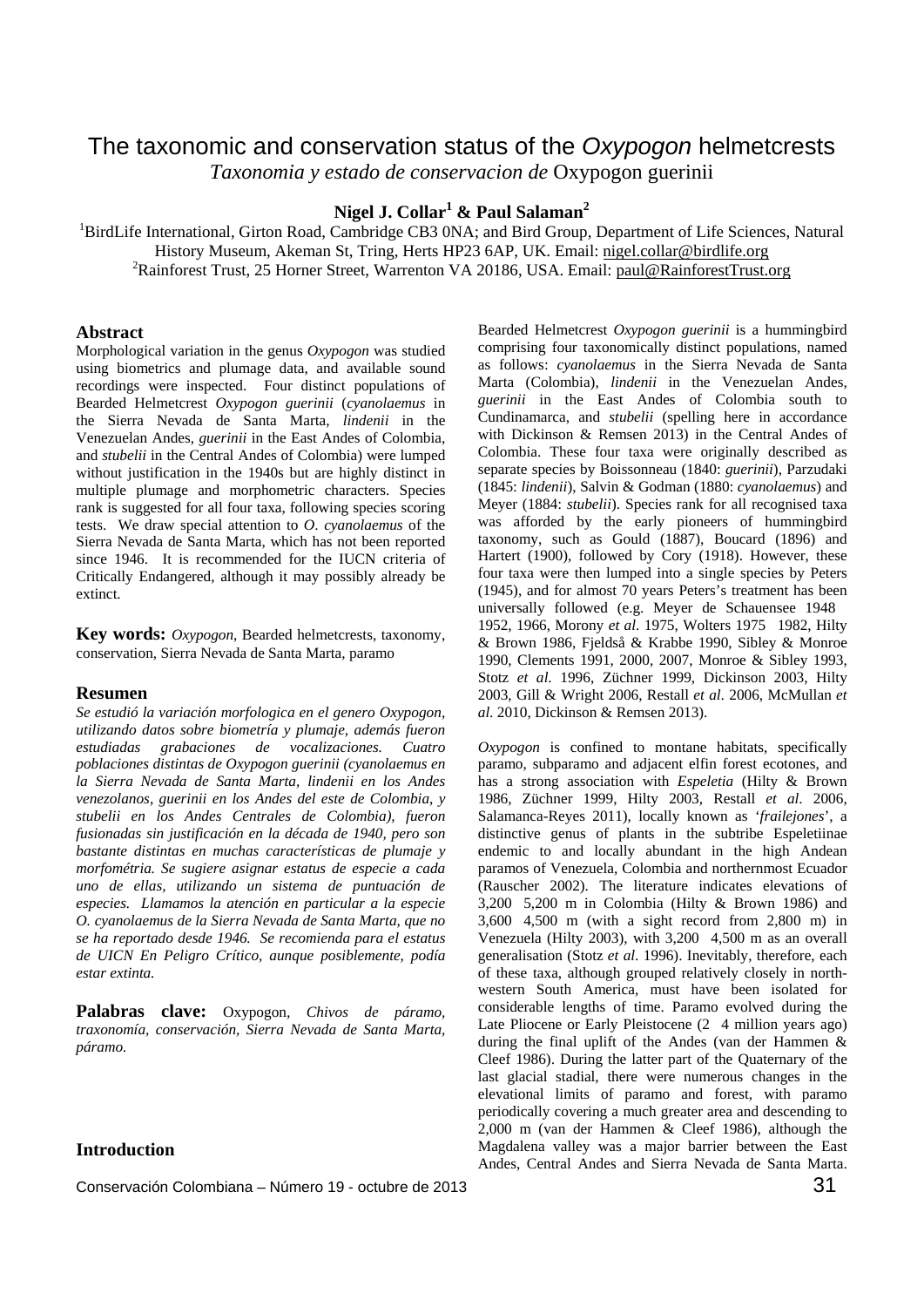The paramos and avifaunas of the East Andes, Central Andes, Venezuelan Andes and Santa Marta are each separated by at least 150 km (*guerinii* and *stubelii*) and up to 350 km (*cyanolaemus* and *lindenii*) of different (lowerelevation) habitats, resulting in each of them having several unique elements and being treated as separate 'Endemic Bird Areas' (Stattersfield *et al*. 1998).

Only two recent publications illustrate the four taxa in *Oxypogon* together, namely del Hoyo *et al.* (1999) and Restall *et al.* (2006). From these and from the accompanying textual descriptions (credited in the former to Züchner 1999) it is apparent that each form is highly distinctive, and indeed Züchner (1999) remarked: 'Based on morphological differences, the races could be considered four separate species'. This point was picked up in a footnote ('May consist of more than one species') by Dickinson & Remsen (2013), but otherwise there appears to have been no expression of interest in the issue of species limits within the genus. At the same time, it came to our attention that the Santa Marta population is rare and has gone unrecorded for decades. This genus therefore emerged as a priority for taxonomic review. Here we consider the morphological differences afresh, and at the same time assemble what evidence we can find relating to the conservation status of each taxon.

## **Methods**

To investigate the taxonomic status of each taxon of *Oxypogon* we examined specimens in the American Museum of Natural History (AMNH), New York; the Natural History Museum, Tring, UK (NHMUK); and the National Museum of Natural History (USNM, Smithsonian Institution), Washington DC. We measured the degree of phenotypic differentiation between each taxon using a system (elaborated in Tobias *et al*. 2010) in which an exceptional difference (a radically different coloration, pattern or vocalization) scores 4, a major character (pronounced difference in body part colour or pattern, measurement or vocalization) 3, a medium character (clear difference reflected by, e.g., a distinct *hue* rather than different colour) 2, and a minor character (weak difference, e.g. a change in shade) 1; a threshold of 7 is set to allow species status, species status cannot be triggered by minor characters alone, and only up to three plumage characters, two vocal characters (up to one spectral and one temporal), two biometric characters (assessed for effect size using Cohen's *d* where 0.2–2 is minor, 2–5 medium, 5–10 major and >10 exceptional) and one behavioural or ecological character may be counted. Where additional characters are apparent but under these rules cannot be scored, the formula 'ns[1]' is used, signalling 'not scored' but giving in parenthesis the estimated value of the difference in question. For morphometric analysis 10 male *lindeni*, *cyanolaemus* and *guerinii* were measured. *O. g. stubelii* is very rare in collections (we know of only eight specimens worldwide, distributed among five museums) and we could only measure one male (beard not fully developed) in AMNH  $(i)$ llustrated in Plates 1 3).

To investigate the conservation status of the taxa, we drew on appropriate literature sources and information from personal contacts and knowledge to assemble a general profile. Sound recordings were also collated from online and published sources and sonagrams produced using Raven Lite and compared subjectively.



**Plate 1**. Dorsal view of four taxa of *Oxypogon* (male specimens in AMNH): left to right *O. lindeni*, *O. guerinii*, *O. cyanolaemus* and *O. stubelii*.



**Plate 2**. Ventral view of same specimens as in Plate 1.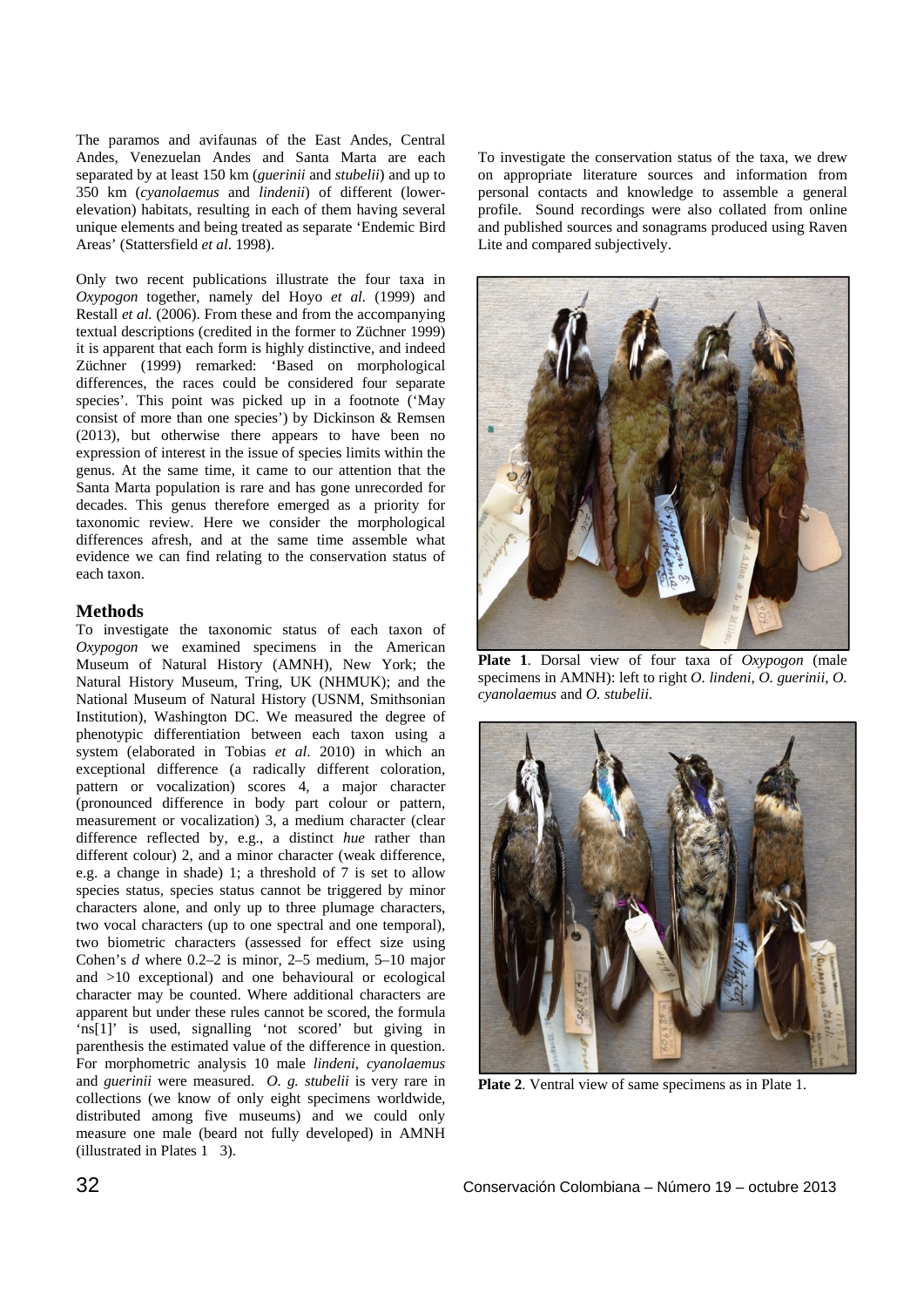

**Plate 3**. Lower bellies and tails of same specimens as in Plate 1.

### **Results**

## *Taxonomic status*

Each taxon differs from the other three principally in three or more of five plumage characters and one or two morphometric characters of males: the colour and length of the narrow backward-pointing crest, the colour of the narrow mesial 'beard', the colour of the crown-sides, the colour and pattern of the underparts, and the distribution of white (or in *stubelii* buff) in the tail (see Table 1), plus the length of bill, crest, wing and/or tail (see Table 2). From illustrations, texts and the evidence of the single male *stubelii* we examined, we presume this taxon to have the shortest crest of all the taxa. We assess*ed the strength of these characters as follows, with scores only given for differences between the taxon mentioned and all other taxa in the genus:* 

- a) *The Santa* Marta endemic form *cyanolaemus* uniquely has a (narrowly white-bordered) glittering purplish-blue beard (3); a dull greenish sheen on the crown-sides (2); brown-and-whitish mottled underparts (ns[1]); a white tail except for dark distal edges and central rectrices (3); a relatively short crest (Table 2; effect size *vs guerinii* 1.49, *vs lindeni* 4.23; score 1); and a shorter tail than the others (Table 2; effect size *vs* next shortest *guerinii* 2.32; score 2). Züchner (1999) mentioned buff-white on the outer rectrices but this is not apparent on material we examined; these feathers are white like much of the rest of the tail but with dark tips and an extremely thin dark line down the outside edge. Total 11.
- b) The form *lindeni* of the Venezuelan Andes uniquely has (apart from a few tiny green droplet-shaped spots on chin and throat) an all-white beard (3); blackish crownsides (ns[1]); darkish brown underparts with relatively little pale scaling (1); no white in the tail except for white shaft-streaks on all but the central pair (3); a longer crest than other taxa (Table 2; effect size *vs cyanolaemus* 4.23, *vs guerinii* 3.086; score 2); and longer wings than the other taxa (Table 2; effect size *vs* next longest *cyanolaemus* 1.39; score 1). Its call differs from that of *stubelii* in note shape (score: ns[3]) (Fig. 1). Total 10.
- c) The form *guerinii* of the East Andes uniquely has a (narrowly white-bordered) glittering green beard (3); purplish-sheened crown-sides (2); rather evenly scaled buff-and-mid-brown underparts (ns[1]); white centres to tail feathers (2); a relatively short crest (Table 2; effect sizes *vs lindeni* 3.086, *vs cyanolaemus* 1.49; score 1); and (apart from *stubelii*, which Table 2 hints might be very short-winged) shorter wings than the two preceding forms (Table 2; effect size *vs* next shortest *cyanolaemus* 1.06; score 1). Total 9.
- d) The form *stubelii* of the Central Andes uniquely has a tan and black crest (where the other three possess white and black feathers) (3); also a much shorter crest than other taxa (Table 1; allow at least 1); a short tan beard with green then purple reflectant spots centrally (3); buffy neck-sides (white in the other three taxa) and a buffier, brownish-tan belly (ns[1]); and a broad buffywhite line on the outer rectrix, with a buffy line around the shaft of the next two outer feathers (3). Fieldså  $\&$ Krabbe (1990) described the beard as 'coppery blue', but this is not apparent in any of the material we examined and is contradicted by Chapman (1917), who perceived green on the chin, and orange-purple in the longer plumes; but it can be seen in a photograph at a particular angle (p.51 in Mazariegos 2001). With respect to *lindeni*, this form also differs in the note shape of its call (Fig. 1) (score ns[3] *vs lindeni* but not scorable *vs* others). Total 10.

Females differ from each other mainly in possessing the same tail patterns as the males of their respective taxa but the crest is less prominent and beard less marked. All females of the genus have mixed white with a dull dark greenish-brown on the underparts, but each is slightly different in pattern from the other: *lindeni* is darkest below, with white largely confined to throat, breast and side-collar, with dark green-brown mottling; *cyanolaemus* is mottled green-brown and white throughout; *guerinii* has a slightly buff-shot white breast and its belly is less mottled, more uniform and a paler buff-brown (little if any green feathering); and *stubelii* has less white than the others, being an uneven rufous-buff or brownish-tan mixed with flecks of darker, vaguely greenish shades.

Notable apparent differences in vocalizations are linked to the morphological differences between *stubelii* and *lindeni*, giving further support for species rank. The only available sound recording of a typical call of *guerinii* is of an immature made with a camera (Fig. 1), which appears somewhat distorted so requires confirmation. The recording differs in the note shape (generally flat versus downstrokes or up-downstrokes) and lower acoustic frequency (Fig. 1) but it was not here compared to adult calls of other taxa for purposes of assessing rank. Contact calls of this population are also available (Álvarez *et al*. 2007), as are additional recordings of the main call of *stubelii* (Boesman 2012, Macaulay Library), but the small sample sizes and

Conservación Colombiana – Número 19 - octubre de 2013 33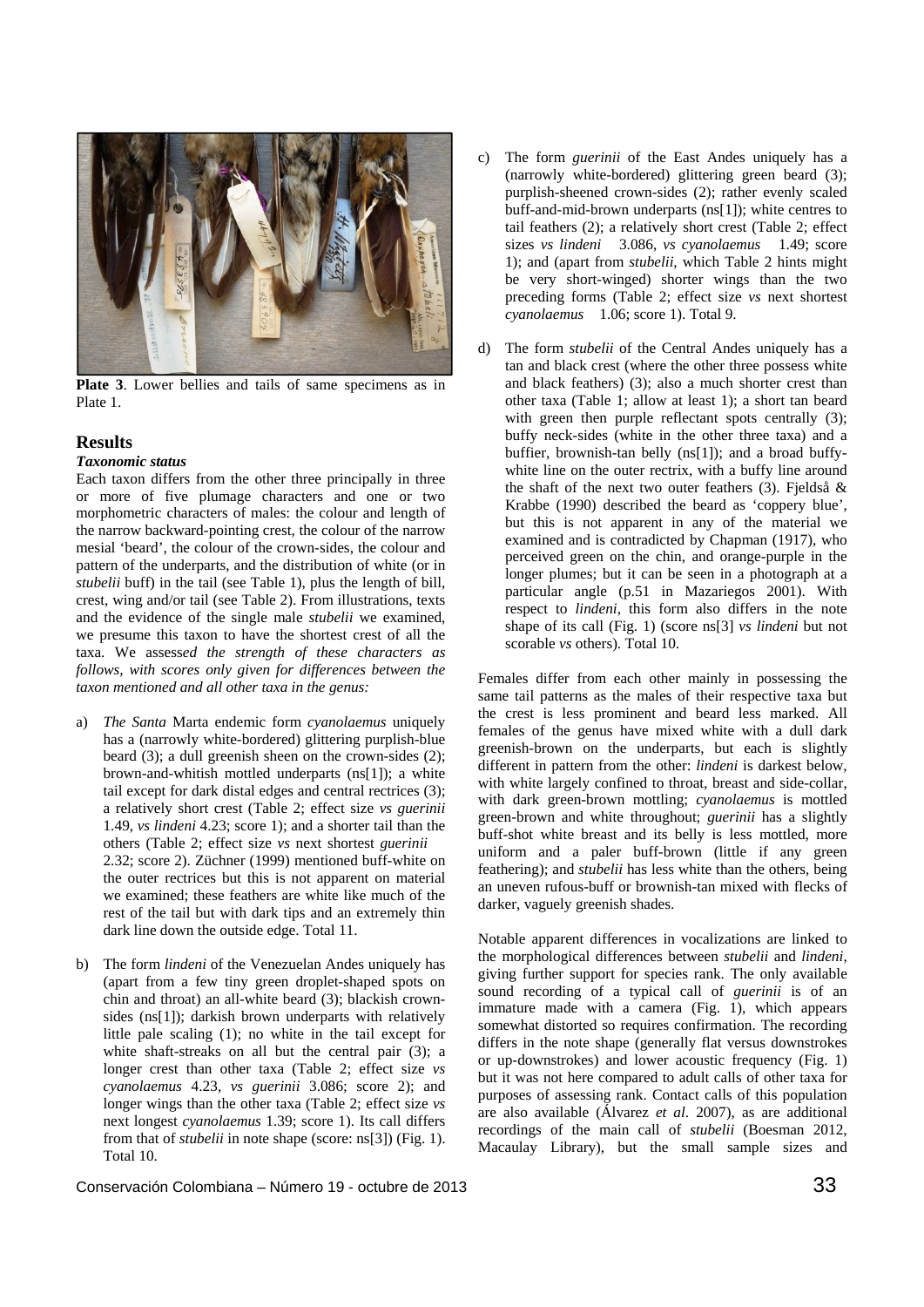incomplete taxon sampling do not allow for meaningful statistical comparisons to be made using sound recordings. In any case, the degree and significance of vocal learning in hummingbirds are at an early stage of understanding (see, e.g., Gahr 2000, Araya-Salas & Wright 2013).



**Figure 1**. Sonagrams of: **Above**: *Oxypogon lindeni* (ML64920: P. Schwartz, Laguna de Mucubaji, Mérida, Venezuela, c. 08°48'N 70°48'W, 3,450 m). **Middle**: *Oxypogon guerinii* (XC37006: O. Cortes, Paramo de Sumapaz, Cundinamarca, c. 04°13'58"N 74°12'6"W; 3,200 m). **Below**: *Oxypogon stubelii* (XC101708: J. Minns, recorded perched on an *Espeletia* in paramo at entrance to Los Nevados National Park, above Manizales, Caldas, c. 04°56'00"N 75°21'0"W; 4,135 m).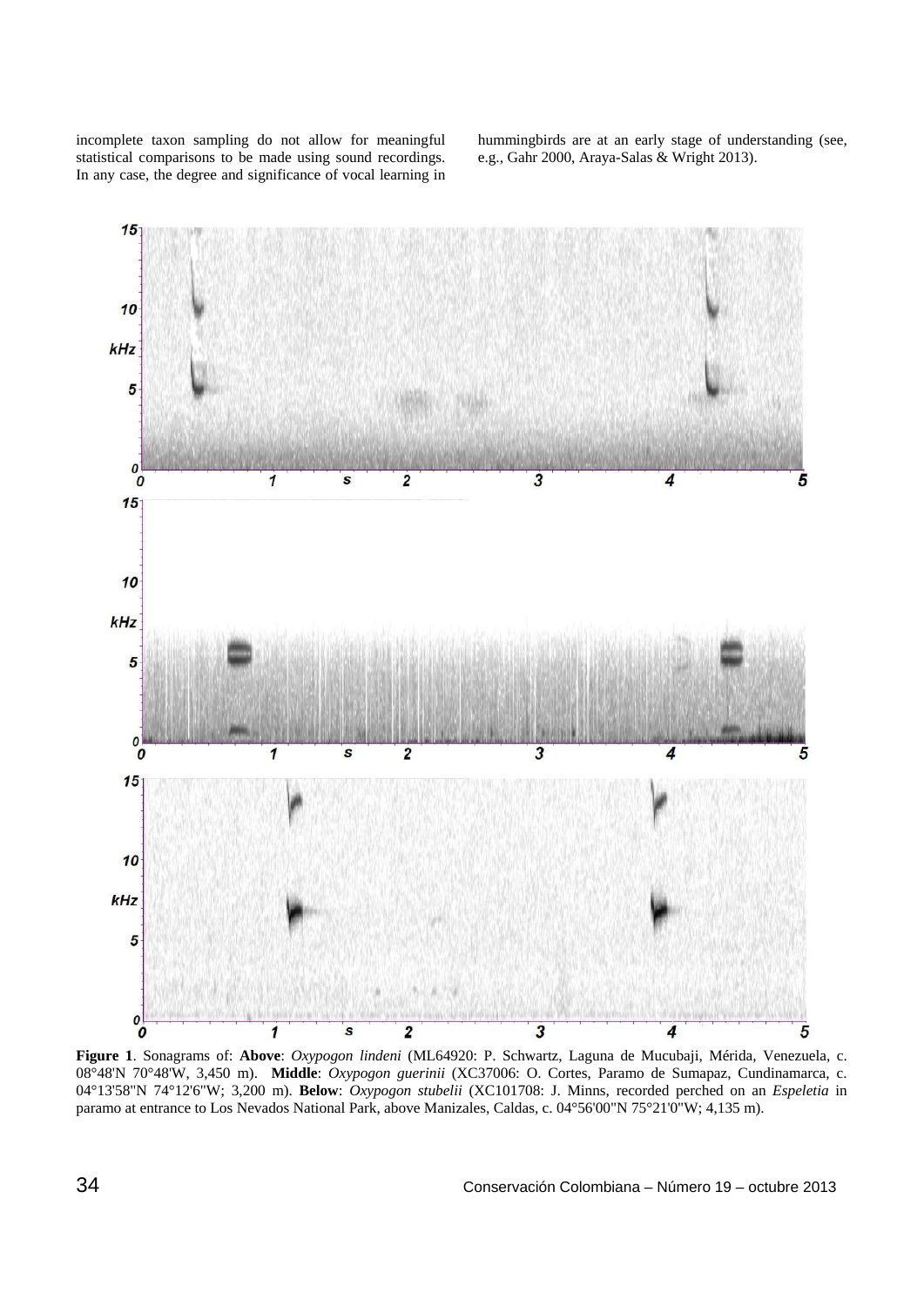| taxon       | crest            | beard                 | headside         | underparts                     | tail                                                     |
|-------------|------------------|-----------------------|------------------|--------------------------------|----------------------------------------------------------|
| cvanolaemus | short, white     | glossy<br>purple-blue | dark green       | brown-mottled<br>whitish       | white except tips $&central pair$                        |
| lindeni     | long, white      | white                 | velvet-<br>black | (whitish-scaled)<br>dark brown | bronzy throughout with white shafts                      |
| guerinii    | medium,<br>white | glossy<br>green       | purplish         | (whitish-scaled)<br>mid-brown  | bronzy with broad white centres                          |
| stubelii    | short, tan       | tan, green,<br>purple | blackish         | brownish-tan                   | bronzy with buffy shaft-streaks & buff<br>outermost vane |

**Table 1**. Distinctive characters of males of the four taxa in *Oxypogon.* 

**Table 2**. Mean lengths (in millimetres) for four parameters in male *Oxypogon* hummingbirds (standard deviation in brackets).

| taxon       | n  | bill         | crest        | wing         | tail         |
|-------------|----|--------------|--------------|--------------|--------------|
| cvanolaemus | 10 | 14.2 (0.398) | 22.6 (2.739) | 71.2 (1.326) | 54.8 (1.02)  |
| lindeni     | 10 | 13.6(0.31)   | 32.8(2.031)  | 73.2 (1.588) | 58.3 (1.107) |
| guerinii    | 10 | 13.5(0.301)  | 26.3(2.179)  | 69.9 (0.966) | 57.2 (1.016) |
| stubelii    |    | 14.7         | 16.6         | 58.8         | 57.1         |

## **Conservation status**

*Oxypogon cyanolaemus* appears to be in serious danger. Of 62 *cyanolaemus* museum specimens logged by Project BioMap (Biomap Alliance 2013) the most recent were collected in 1946 by M. A. Carriker (23 specimens held in USNM). There appear to be no records of it since that time. In February 2007 Niels Krabbe undertook a brief survey of the paramo on the southern slope of the Santa Marta Massif for Fundación ProAves, but no *Oxypogon* was soundrecorded (Krabbe 2008) or reported (N. Krabbe *in litt*. 2007). Todd & Carriker (1922) noted that *cyanolaemus* was 'found very sparingly' and 'very shy', and also noted 'Bushes and shrubbery are scare on this paramo [Paramo de Mamarongo], hence the few birds found there', possibly indicating habitat degradation. Strewe & Navarro (2004) found a pair of the very rare Santa Marta Wren *Troglodytes monticola* at high elevations on Santa Marta but did not record *Oxypogon*. Luna & Quevedo (2012) recently carried out surveys at higher elevations in the Santa Marta mountains, also encountering *T. monticola* and finding important populations of *Ramphomicron dorsale* in remaining patches of subparamo, but similarly did not record *Oxypogon*.

Considering that *cyanolaemus* may depend on *Espeletia* as possibly one of its most important food resources, it is to be noted that while the subtribe Espeletiinae includes about 126 species in 8 genera distributed across the paramos of the northern Andes, there is only one known species from Santa Marta, *Libanothamnus occultus*, recorded from subparamo to open slopes at 3,400  $-4,040$  m across the massif (Cleef & Rangel 1984, Cuatrecasas 2013). Unfortunately, the paramo of the Sierra Nevada is seriously affected by extensive cattle herds belonging to indigenous communities, who repeatedly burn the paramos for pasture (WWF 2013). Cuatrecasas (2013) also noted that indigenous communities collected *L.* 

*occultus* for firewood, which has further drastically reduced the population of this *frailejon*.

N. Krabbe (*in litt*. 2007) and Luna & Quevedo (2012) noted that the widespread destruction of the paramo on Santa Marta gives serious cause for concern for species confined to high altitudes. The severe alteration of paramo, subparamo and adjacent elfin forest ecotones in the Sierra Nevada massif must have had a major impact on *Oxypogon cyanolaemus* and other taxa also restricted to this sensitive ecosystem, including *Troglodytes monticola*, *Leptasthenura andicola extima*, *Cistothorus platensis alticola*, *Phrygilus unicolor nivarius* and *Catamenia analis alpaca* (several of which have also not been recorded in decades).

The entire ranges of both *Libanothamnus occultus* and *Oxypogon cyanolaemus* fall within the Sierra Nevada de Santa Marta National Park, but given the intense pressure on the paramo there by indigenous peoples and also their direct use of the slow-growing *fraijelon*, this plant was officially registered in the Colombian Red List as Critically Endangered (B1a+b[iii]) (García *et al*. 2005). Clearly for the same reasons, especially given the likely dependence of the helmetcrest on the *fraijelon*, we judge that *Oxypogon cyanolaemus* also meets the IUCN criteria for Critically Endangered B1a+b(i,iii,v) and D:

- B. Geographic range in the form of B1 (extent of occurrence) estimated to be less than  $100 \text{ km}^2$ , and  $(a)$ known to exist at only a single location (Sierra Nevada de Santa Marta National Park) and (b) projected decline in (i) extent of occurrence, (iii) area, extent and/or quality of habitat, and (v) number of mature individuals.
- D. Population size estimated to number fewer than 50 mature individuals.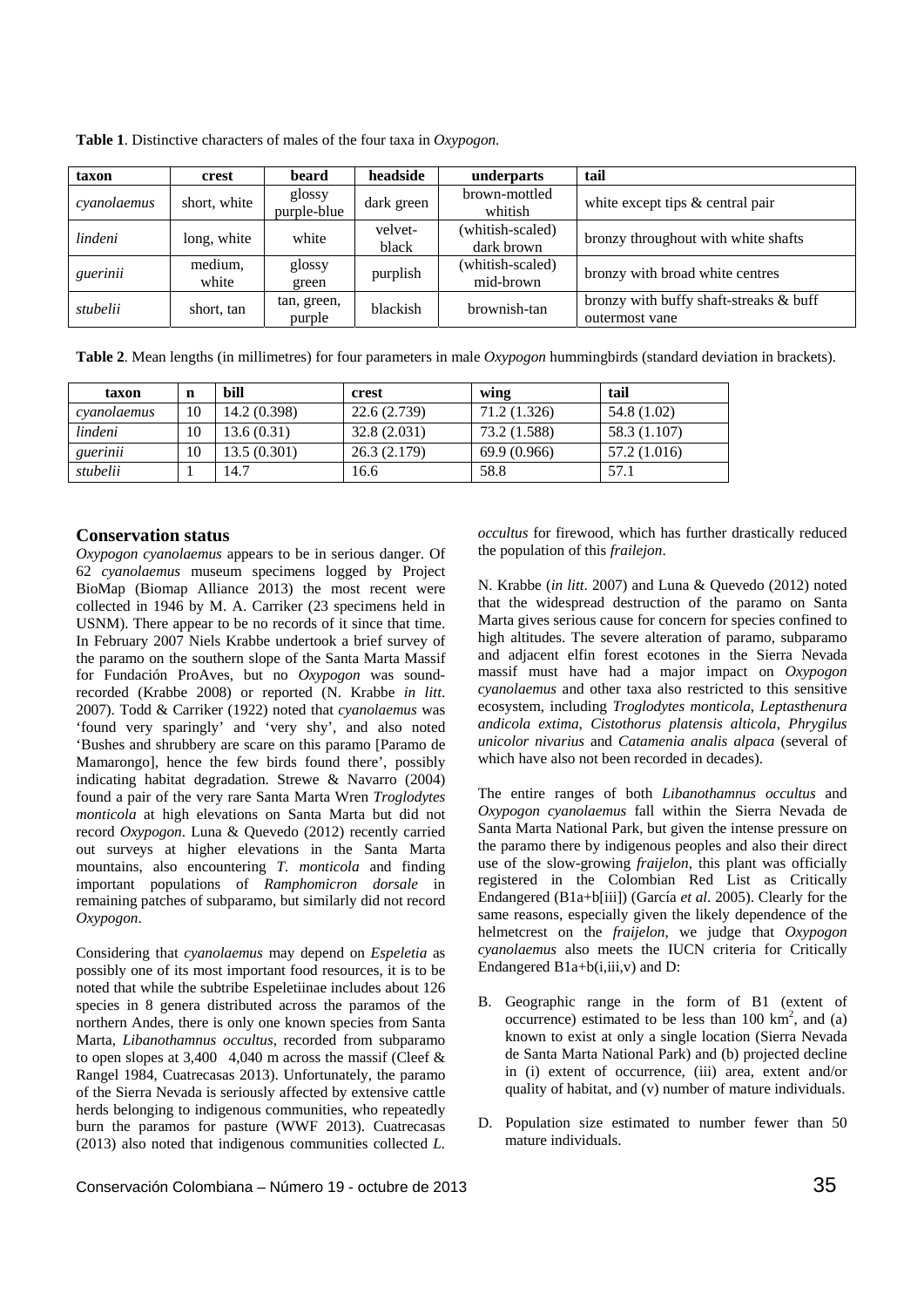This of course is potentially over-optimistic: we have no firm evidence that the species survives at all.

The other three species are evidently in a better situation, although their ranges are highly constrained. *Oxypogon lindeni* of western Venezuela has been reported to be 'seasonally very common in open paramo' (Hilty 2003) and 'the most abundant species [of bird] within its habitat, which is protected in two national parks (Sierra Nevada and Sierra La Culata), where recorded local densities are of at least 4 5 pairs/ $km^2$ ' (Züchner 1999).

*Oxypogon guerinii* of eastern Colombia appears to be common (see, e.g., Salamanca-Reyes 2011) and occurs in various national parks including Chingaza, Sumapaz and El Cocuy in the main East Andes. The genus was not, however, recorded in isolated paramos of Serranía de los Yariguíes (Donegan *et al*. 2010).

*Oxypogon stubelii* is only known from within the boundaries of the 583 km<sup>2</sup> Los Nevados National Park, around Nevado del Ruiz, but even in its preferred habitat it appears to be patchily distributed, not common and hard to find. Its estimated extent of occurrence is less than  $400 \text{ km}^2$ , coincident with the superabundant stands of *Espeletia hartwegiana* across the paramos on the mountain range. Fortunately, threats are reasonably limited inside the park, which is well protected and an ecotourism destination. Nevertheless, the paramos continue to be burnt to provide fresh grasslands for cattle, while localised potato cultivation occurs in the subparamo. Based on available information, it is plausible that *O. stubelii* meets the IUCN criteria for Vulnerable D (<1,000 mature individuals). We recommend that researchers study *stubelii* to assess its population and determine potential threats.

We concur with Ridgely & Greenfield (2001) that an *Oxypogon* sight record from the Paramo de Angel in extreme north-west Ecuador (C. Mattheus in Fjeldså & Krabbe 1990) is best regarded as 'uncorroborated'.

## **Discussion**

In due course, vocal and molecular sampling may provide further evidence relevant to relationships between the four taxa of *Oxypogon*. However, it is remarkable that the extraordinary morphological distinctiveness of the four taxa has not been invoked until now to challenge the lumping of the taxa. It is indeed perplexing as to why these species were lumped in the first place, when many less distinctive hummingbirds were not so treated by Peters (1945), and applying standards similar to those invoked for *Oxypogon* to other genera would have resulted in large numbers of other congeners being lumped. The scoring system in Tobias *et al*. (2010) was calibrated according to levels of differentiation between acknowledged sympatric species pairs, and all four *Oxypogon* taxa greatly exceed the threshold of 7 set under this system for species rank, rising  $2\overline{4}$  points higher on the scale, emphasising their considerable divergence. These splits are largely based on comparative morphological

considerations, but are also supported in the case of *lindeni* versus *stubelii* at least by vocal differentiation. We therefore propose that the four taxa be returned to species rank, as they were afforded for example in Cory (1918) and earlier authors cited above.

The data on which this paper is based are being used in a forthcoming world list in which the English names proposed for the species are Blue-bearded Helmetcrest *Oxypogon cyanolaemus*, White-bearded Helmetcrest *O. lindeni*, Greenbearded Helmetcrest *O. guerinii* and Buffy Helmetcrest *O. stubelii* (del Hoyo & Collar in press). Cory (1918) and earlier authors used the English names Blue-throated, Linden's, Stübel's and Guerin's respectively for these species; but whilst reversion to earlier vernacular treatments, where possible, is a common approach, it seems unnecessary to resurrect patronyms for species in a group like this where morphological differentiation is so significant.

In many accounts of the species there is a brief reference to its habit of walking and hopping on the ground in search of insects and nectar. It is not clear how frequently this behaviour has been observed, but perhaps the first and seemingly the fullest report—albeit somewhat garbled in both his native Portuguese and his later English translation—is that of Ruschi (1972), who wrote of his encounter with *lindeni* (his English text here slightly cleaned of errors): 'It walks about the whole area, for more than half an hour… continuing to move in small jumps, at the maximum 5 centimeters from one side to another always moving forward and to the sides, capturing micro-insects and also looking for small quantities of nectar that it finds on a drop of dew of the crater of the tiny grass… this jumping walk is the only one known of the hummingbirds… besides this species the only species that perch on the ground are of the genera: *Chalcostigma* and they are only able to take a few paces, while *Oxypogon* makes great distances continually jumping.'

Ruschi (1972) then noted that an accompanying photograph (by C. Greenewalt) shows the bird's long legs and large feet relative to other species. If this habit therefore is common, particularly at times when taller plants are not flowering, it is perhaps possible that the species must sometimes be difficult to locate and evade capture in mist-nets. This possibility, while remote, offers a shred of hope that *O. cyanolaemus* may still survive somewhere in the paramos of the Sierra Nevada de Santa Marta. Although it has gone unrecorded for 67 years, there have been few high-elevation surveys in the Santa Marta mountains during this period and attention may not have been focused on the taxon owing to its subspecific status and reclusive feeding habits. A concerted endeavour is now urgently needed to undertake an exhaustive search for *O. cyanolaemus* and, if found, assess its chances of survival.

More broadly, the conservation of paramo in north-western South America is an increasingly urgent issue, owing to the degradation that follows human use of this habitat for agriculture and livestock production. It is well established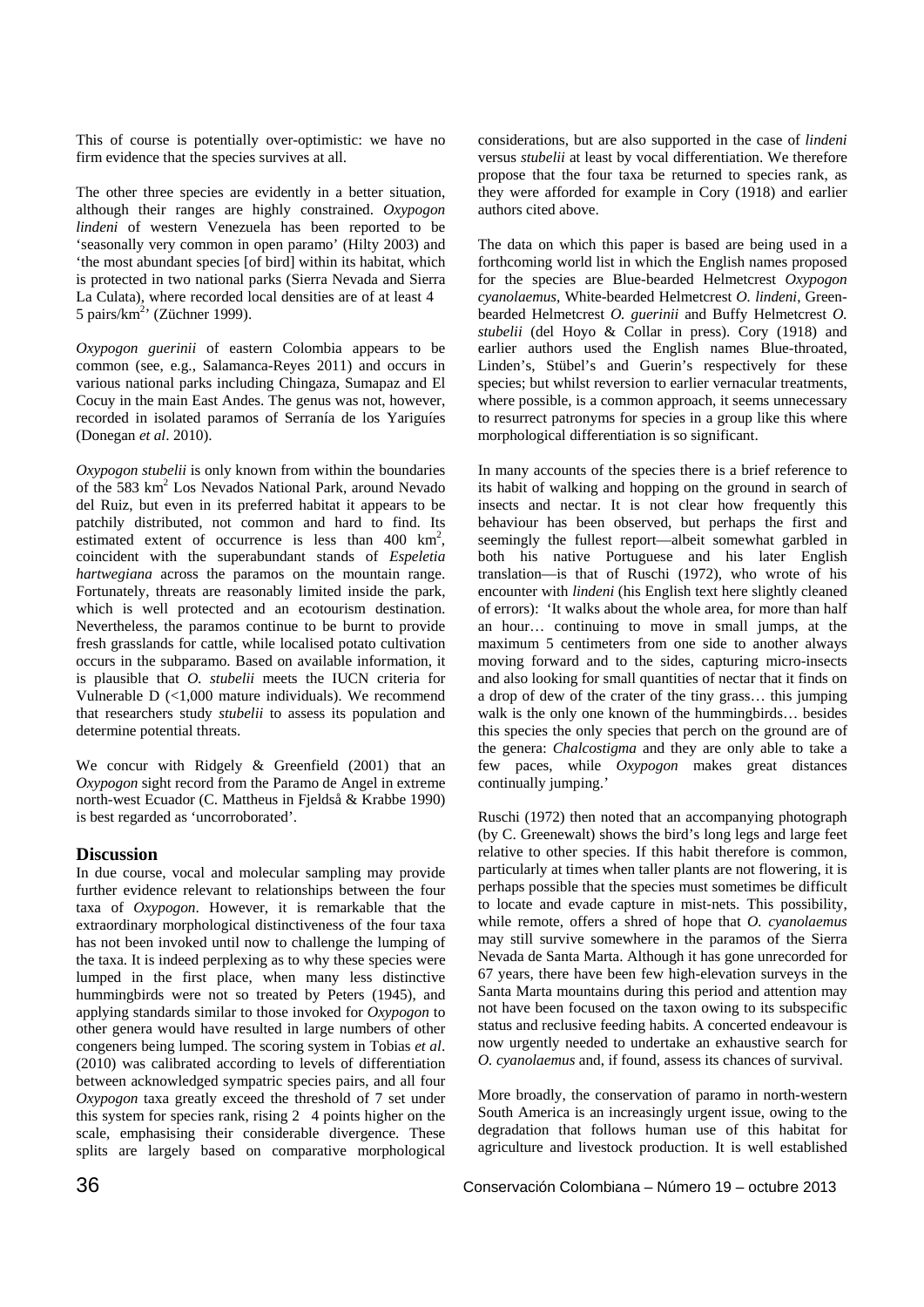that paramo ecosystems provide crucial services of carbon storage and water filtration/provision (e.g. Buytaert *et al*. 2011, Cuatrecasas 2013). To mitigate the impact of livestock while retaining the social benefits of livestock production, it has been argued that grazing should be concentrated in certain areas, leaving others to recover their primary condition (Hofstede 1995). Whether such a model would work at this stage for the paramo vegetation in the Sierra Nevada de Santa Marta is not clear; but 50% of the 125 plants considered endemic to the massif are paramo species (Carbono & Lozano-Contreras 1997), and this in our view now renders an effective and equitable management system for such high levels of biodiversity imperative.

#### **Acknowledgements**

We are most grateful to Paul Sweet (AMNH), Robert Prys-Jones (NHMUK) and Chris Milensky (USNM) for access to specimens in their care, and to Thomas Donegan for reviewing and providing various helpful comments on the manuscript as well as the sonagram and its interpretation.

#### **References**

- Álvarez, M., Caro, V., Laverde, O. & Cuervo, A. M. 2007. *Guía sonora de los Andes colombianos*. Bogotá: Instituto Alexander von Humboldt, & Ithaca, NY: Cornell Laboratory of Ornithology.
- Araya-Salas, M. & Wright, T. 2013. Open-ended song learning in a hummingbird. *Biol. Letters* 23 (doi 10.1098/rsbl.2013.0625).
- BioMap Alliance (Darwin Initiative, Natural History Museum, Instituto de Ciencias Naturales de la Universidad Nacional de Colombia, Conservation International & Conservación Internacional Colombia) 2013. *Base de Datos Darwin: Proyecto BioMap base de datos de distribución de la avifauna Colombiana*. http://www.biomap.net.
- Boissonneau, A. 1840. Travaux inédits. *Revue Zoologique*, p. 7.
- Boesman, P. 2012. *Birds of Colombia MP3 sound collection*. Westernieland: Birdsounds.nl.
- Boucard, A. 1896. *The genera of hummingbirds being also a complete monograph of these birds*. London: Pardy & Son.
- Buytaert, W., Cuesta-Camacho, F. & Tobon, C. 2011. Potential impacts of climate change on the environmental services of humid tropical alpine regions. *Global Ecol. Biogeogr.* 20: 19 33.
- Carbono, E. & Lozano-Contreras, G. 1997. Endemismos y otras singularidades de la Sierra Nevada de Santa Marta, Colombia: posibles causes de origen y necesidad de conservarlos. Rev. Acad. Colomb. Cienc. 21: 409 419.
- Chapman, F. M. 1917. The distribution of bird-life in Colombia. *Bull. Amer. Mus. Nat. Hist.* 36.
- Cleef, A.M. & Rangel Ch., O. 1984. La vegetación del páramo del noroeste de la Sierra Nevada de Santa Marta. Pp.203 266 in T. van der Hammen & P. M. Ruíz, eds. La Sierra Nevada de Santa Marta (Colombia), transecto BuritacaLaCumbre. *Studies on Tropical Andean Ecosystems* 2.
- Clements, J. F. 1991. *Birds of the world: a check list*. Fourth edition. Vista, CA: Ibis Publishing Company.
- Clements, J. F. 2000. *Birds of the world: a checklist*. Fifth edition. Robertsbridge, U.K.: Pica Press.
- Clements, J. F. 2007. *The Clements checklist of birds of the world*. Sixth edition. Ithaca, NY: Cornell University Press (Comstock Publishing Associates).
- Cory, C. B. 1918. *Catalogue of birds of the Americas and the adjacent islands in the Field Museum of Natural History*, 2(1). Chicago: Field Museum of Natural History (Zool. Ser. XIII, Publication 197).
- Cuatrecasas, J. 2013. A systematic study of the subtribe Espeletiinae: Heliantheae, Asteraceae. New York: New York Botanical Garden Press (*Mem. New York Bot. Garden* 107).
- Dickinson, E. C., ed. 2003. *The Howard & Moore complete checklist of the birds of the world.* Third edition. London: Christopher Helm.
- Dickinson, E. C. & Remsen Jr, J. V., eds. 2013. *The Howard & Moore complete checklist of the birds of the world*, 1. Fourth edition. Eastbourne: Aves Press.
- Donegan, T. M., Avendaño, J. E., Briceño-L., E. R., Luna, J. C., Roa, C., Parra, R., Turner, C., Sharp, M. & Huertas, B. 2010. Aves de la Serranía de los Yariguíes y tierras bajas circundantes, Santander, Colombia. *Cotinga* 32: 72 89.
- Fjeldså, J. & Krabbe, N. 1990. *Birds of the high Andes*. [Copenhagen:] Zoological Museum, University of Copenhagen, and Svendborg: Apollo Books.
- Gahr, M. 2000. Neural song control system of hummingbirds: comparison to swifts, vocal learning (songbirds) and nonlearning (suboscines) passerines, and vocal learning (Budgerigars) and nonlearning (dove, owl, gull, quail, chicken) nonpasserines. *J. Comp. Neurology* 426: 182 196.
- García, N., Calderón Saenz, E. & Galeano, G. A. 2005. Frailejones (subtribu Espeletiinae, familia Asteraceae). *Libro Rojo Pl. Colombia* 2: 225–385.
- Gill, F. & Wright, M. 2006. *Birds of the world: recommended English names*. Princeton: Princeton University Press.
- Gould, J. 1887. *A monograph of the Trochilidae or family of humming-birds*. London: Henry Sotheran & Co.
- van der Hammen, T. & Cleef, A. M. 1986. Development of the high Andean paramo flora and vegetation. Pp.153– 201 in F. Vuilleumier & M. Monasterio, eds. *High altitude tropical biogeography*. New York: Oxford University Press.
- Hartert, E. 1900. Trochilidae. In A. Reichenow, ed. *Das Tierreich: eine Zusammenstellung und Kennzeichnung der rezenten Tierformen*, 9. Berlin: Deutsche Zoologische Gesellschaft.
- Hilty, S. L. 2003. *Birds of Venezuela*. London: Christopher Helm.
- Hilty, S. L. & Brown, W. L. 1986. *A guide to the birds of Colombia*. Princeton: Princeton University Press.
- Hofstede, R. G. M. 1995. Effects of livestock farming and recommendations for management and conservation of

Conservación Colombiana – Número 19 - octubre de 2013 **37**